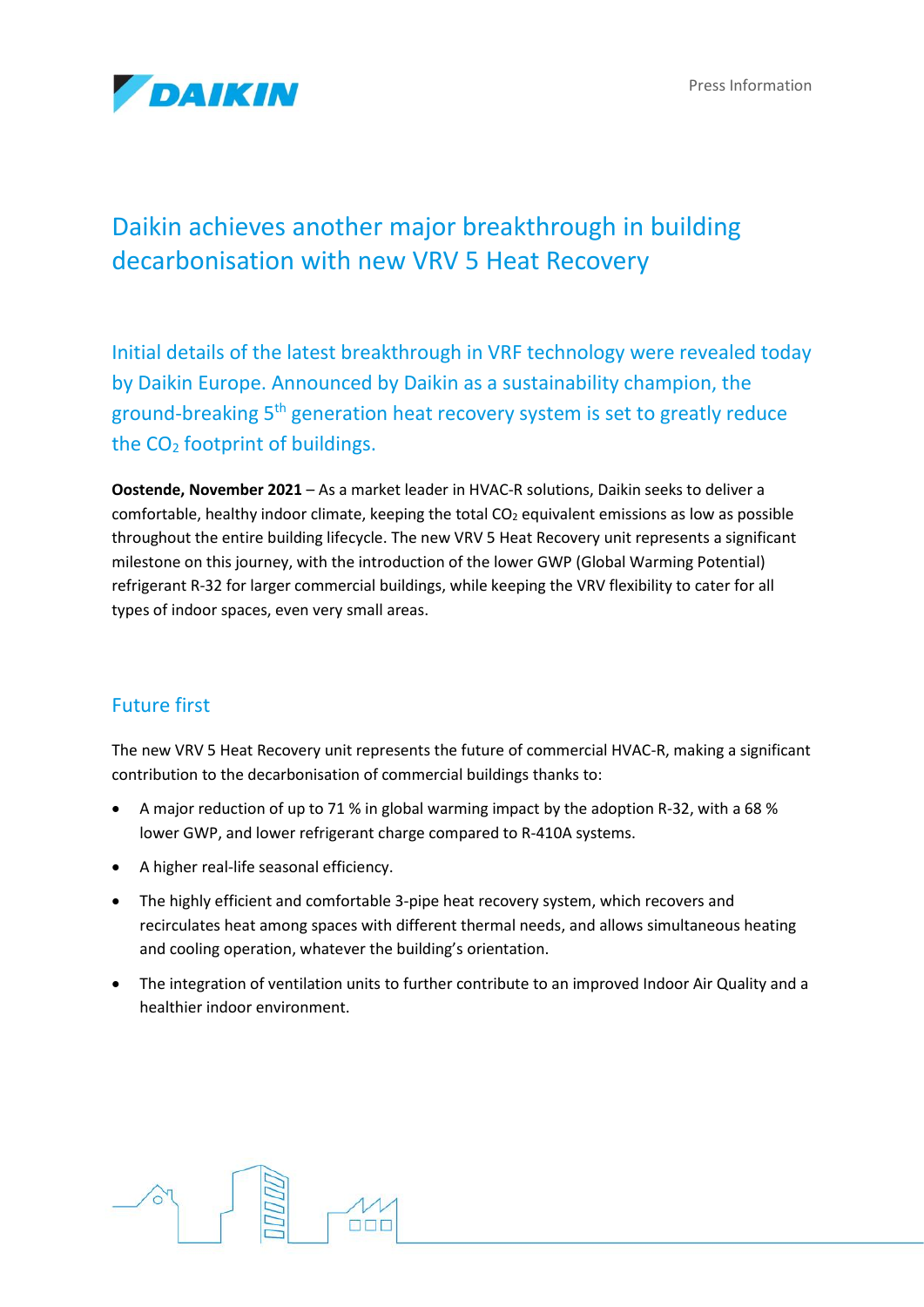

### Unparalleled flexibility

A completely redesigned Branch Selector (BS) box that incorporates [Daikin's unique Shîrudo](https://www.daikin-ce.com/en_us/daikin-blog/different-standards-f-gas-safety.html)  [technology](https://www.daikin-ce.com/en_us/daikin-blog/different-standards-f-gas-safety.html) allowing installation in spaces down to  $7<sup>m²</sup>$  without complicated calculations or additional field-supplied refrigerant control measures.

Daikin's Web Xpress design software combined with the Shîrudo technology allow quick and easy system selection and design to suit any space.

With the widest capacity range on the market, up to a maximum of 75.8 kW, Daikin's VRV 5 covers the needs of medium to large sized buildings with a single system.

A comprehensive range of specially designed R-32 VRV indoor units offers maximum flexibility for all room configurations. This includes Daikin's signature ceiling mounted and suspended cassettes, slim, medium External Static Pressure (ESP), high ESP concealed ceiling units and wall mounted units. A choice of capacities ranging from 1.1 kw to 31.5 kw easily covers all possible room sizes.

### Building a sustainable legacy together

Sustainability and innovation are integral elements of [Daikin's Environmental Vision 2050](https://www.daikin-ce.com/en_us/about/responsibility/environmental-vision.html). The new VRV 5 Heat Recovery system responds to both, maximising building efficiency with a minimum environmental footprint.

**George Dimou, VRV Product Manager from Daikin Europe**: "As an industry leader we take the responsibility to drive the sustainable transformation of the HVAC-R market by providing a healthy and comfortable indoor environment with the power of air. As a trusted partner, we are acting now to establish long-term business relations with market stakeholders and customers, continuously supporting all efforts for achieving both our partners and our own sustainability goals. As a manufacturer, we have reduced waste through circular economy schemes like [LOOP by Daikin](https://www.daikin-ce.com/en_us/about/environmental-responsibility/loop-by-daikin.html) and the development of innovative new solutions including VRV 5 with Shîrudo technology to further reduce our CO<sub>2</sub> footprint."